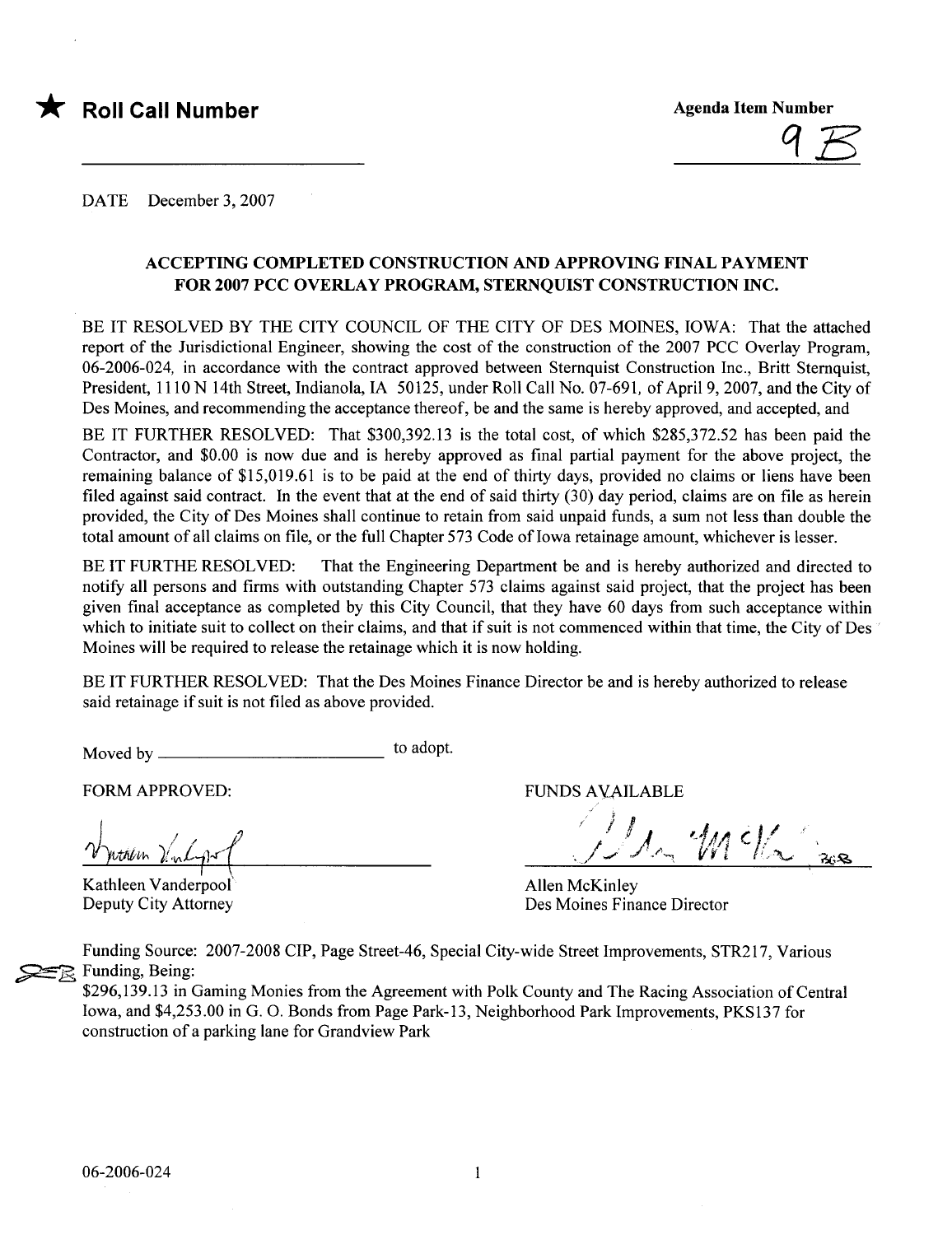## \* Roll Call Number Agenda Item Number

 $\mathcal{L}_{\text{max}}$  and  $\mathcal{L}_{\text{max}}$ 

 $\sim$ 

Date \_\_\_\_\_December 3, 2007 \_\_\_.



| <b>YEAS</b> | <b>NAYS</b> | <b>PASS</b> | <b>ABSENT</b> | <b>CERTIFICATE</b>                                                                                 |
|-------------|-------------|-------------|---------------|----------------------------------------------------------------------------------------------------|
|             |             |             |               |                                                                                                    |
|             |             |             |               | I, DIANE RAUH, City Clerk of said City hereby                                                      |
|             |             |             |               | certify that at a meeting of the City Council of                                                   |
|             |             |             |               | said City of Des Moines, held on the above date.<br>among other proceedings the above was adopted. |
|             |             |             |               |                                                                                                    |
|             |             |             |               | IN WITNESS WHEREOF, I have hereunto set my                                                         |
|             |             |             |               | hand and affixed my seal the day and year first<br>above written.                                  |
|             |             |             |               |                                                                                                    |
|             |             |             |               |                                                                                                    |
|             |             |             |               |                                                                                                    |
|             |             |             |               |                                                                                                    |
|             |             |             | <b>Mayor</b>  | <b>City Clerk</b>                                                                                  |
|             |             |             |               |                                                                                                    |
|             |             |             |               | <b>APPROVED</b>                                                                                    |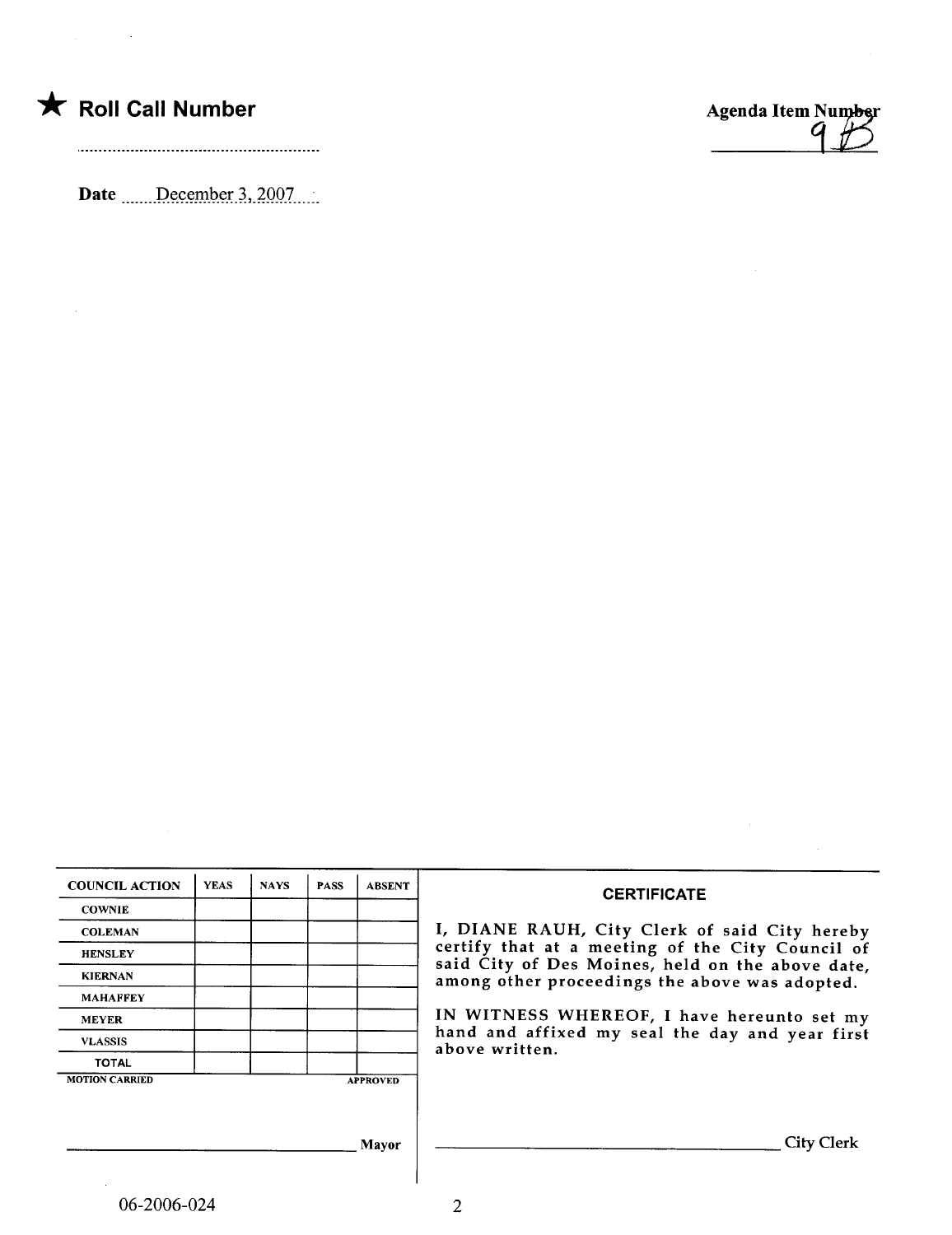

2007 PCC OVERLAY PROGRAM ACTIVITY I.D. 06-2006-024

\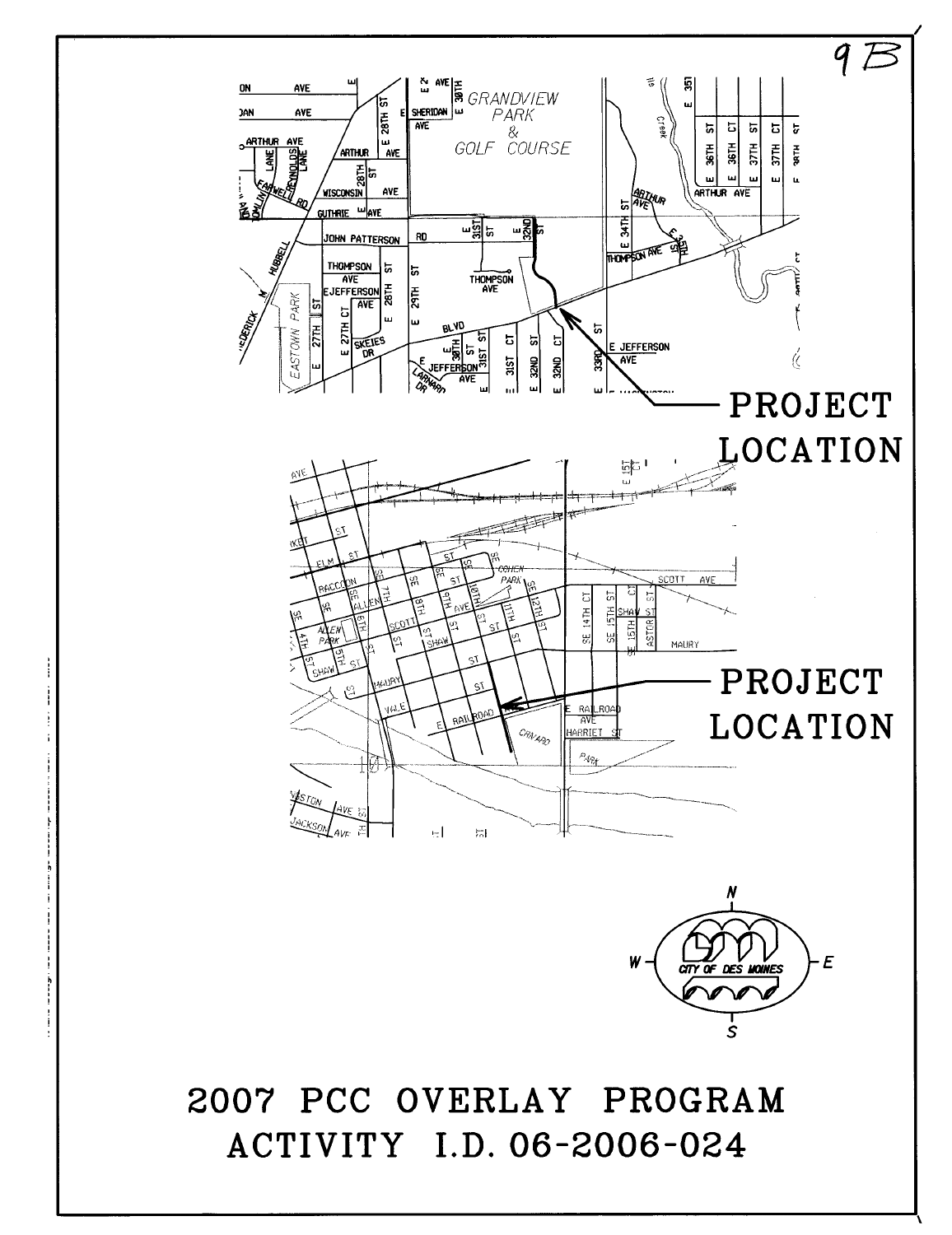## PROJECT SUMMARY

### 2007 PCC Overlay Program Activity ID 06-2006-024

On April 9, 2007, under Roll Call No. 07-690, the City Council awarded the contract for the 2007 PCC Overlay Program to Sternquist Construction Inc. The overlay project consists of placing a 2-inch PCC Bonded overlay on an existing PCC pavement on S.E. 10th Street from Maury Street south to the dead end. The project also includes placing a 6-inch PCC Unbonded overlay on an existing HMA pavement on E. 32nd Street from Easton Boulevard north to Guthrie Avenue. The project also includes patching localized pavement areas, removal and replacement of driveways and sidewalks, and other incidental items.

Tabulated below is a history of project change orders.

| Change         |                                                                                                                                                                                                                                                                                                                                                                                                                                | Initiated     |             |
|----------------|--------------------------------------------------------------------------------------------------------------------------------------------------------------------------------------------------------------------------------------------------------------------------------------------------------------------------------------------------------------------------------------------------------------------------------|---------------|-------------|
| Order No.      | <b>Description</b>                                                                                                                                                                                                                                                                                                                                                                                                             | $\mathbf{By}$ | Amount      |
| 1              | 6/5/2007<br>Adjust quantites due to field modifications made during<br>construction. Place the 2-inch bonded overlay thicker in<br>areas and install the product using monolithic fibers in the<br>concrete. After the scarification, the concrete joints had<br>loose material that need to be removed.                                                                                                                       | Engineering   | \$14,802.10 |
| $\overline{2}$ | 10/16/2007<br>Additional quantities of paving on E. 32nd Street. The<br>additional quantities were due to additional removal and<br>replacement along John Patterson Road and at each<br>driveway. The additional quantitiy of PCC was also due to<br>the pavement being placed thicker in places which increase<br>to overall quantity.                                                                                       | Engineering   | \$22,285.74 |
| 3              | 11/1/2007<br>Contractor was required to finish grading areas which were<br>to be finished by the City. Becaues of increase in quantity,<br>the Contractor adjusted the unit price. The City provided<br>material for Class A granular subbase so the Contractor<br>adjusted the unit price. Additional intake work was<br>required to save a Kentucky Coffee Tree. Adjust contract<br>quantities to match as-built quantities. | Engineering   | \$20,838.69 |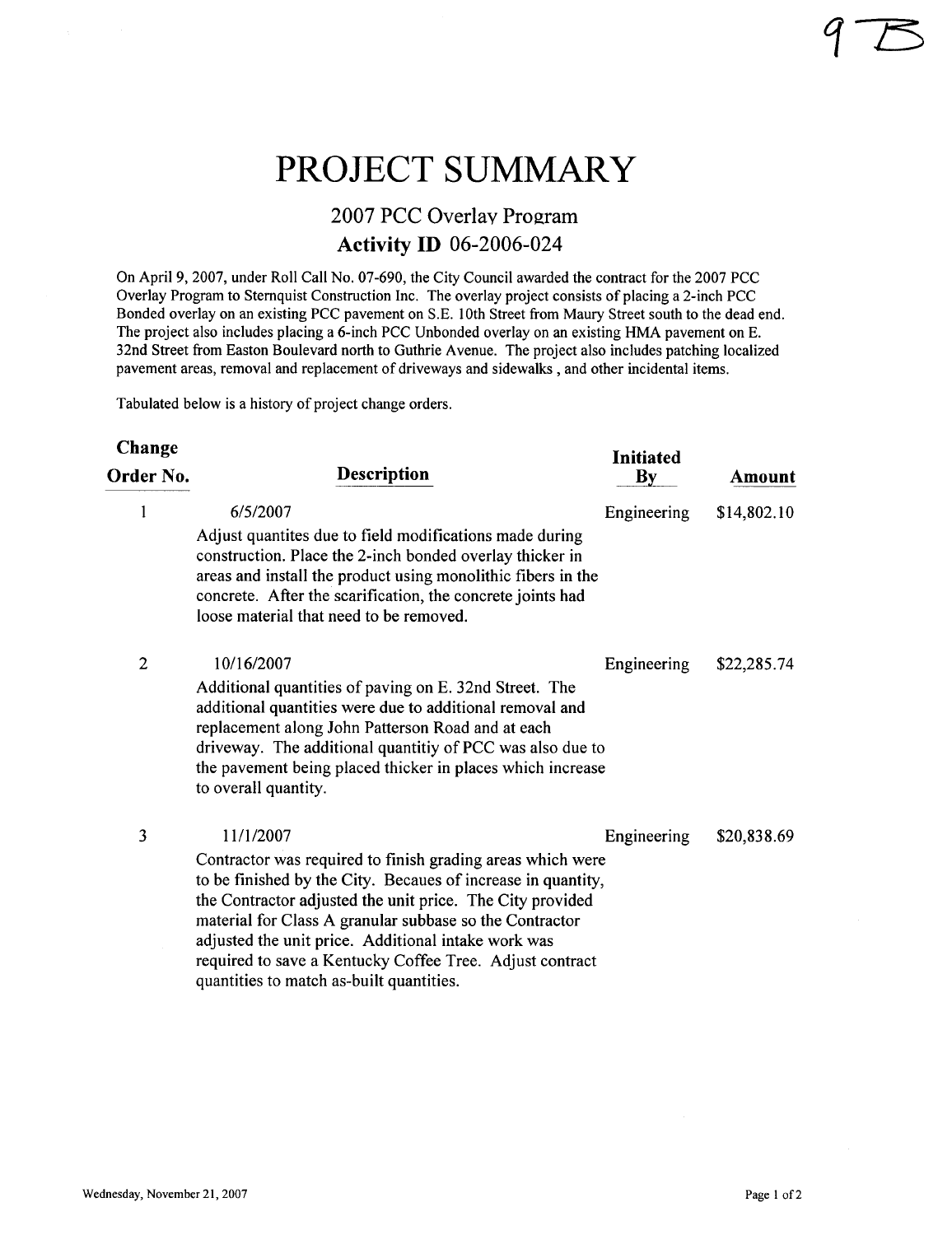| Change<br>Order No. | <b>Description</b>                                   | Initiated<br>By | Amount       |
|---------------------|------------------------------------------------------|-----------------|--------------|
|                     | <b>Original Contract Amount</b>                      |                 | \$242,465.60 |
|                     | <b>Total Change Orders</b>                           |                 | \$57,926.53  |
|                     | <b>Percent of Change Orders to Original Contract</b> |                 | 23.89%       |
|                     | <b>Final Contract Amount</b>                         |                 | \$300,392.13 |

 $\bar{.}$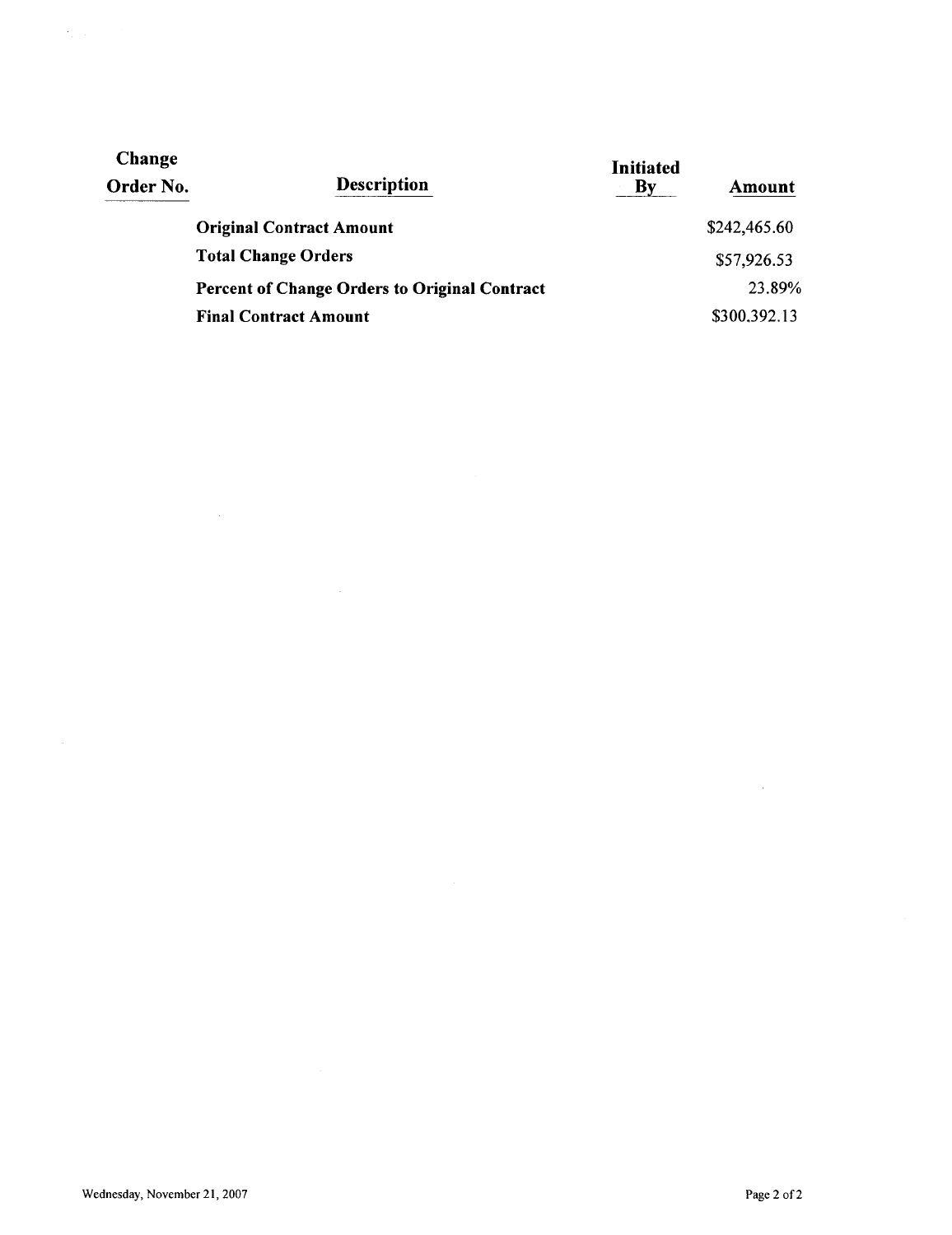December 3, 2007

#### CERTIFICATION OF COMPLETION

#### AGENDA HEADING:

Accepting completed construction and approving final payment for the 2007 PCC Overlay Program, Sternquist Construction Inc..

#### SYNOPSIS:

Approve the Jurisdictional Engineer's Certification of Completion, accept construction of said improvement, and authorize final payment to the contractor.

#### **FISCAL IMPACT:**

Amount: \$300,392.13 As-Built Contract Cost

Funding Source: 2007-2008 CIP, Page Street-46, Special City-wide Street Improvements, STR217, Various Funding, Being: \$296,139.13 in Gaming Monies from the Agreement with Polk County and The Racing Association of Central Iowa, and \$4,253.00 in G. O. Bonds from Page Park-13, Neighborhood Park Improvements, PKS137 for construction of a parking lane for Grandview Park

#### CERTIFICATION OF COMPLETION:

On April 9, 2007, under Roll Call No. 07-691, the City Council awarded a contract to Sternquist Construction Inc., Britt Sternquist, President, IlION 14th Street, Indianola, IA 50125 for the construction of the following improvement:

2007 PCC Overlay Program, 06-2006-024

The improvement includes placing a 2-inch PCC Bonded overlay on an existing PCC pavement on S.E. 10th Street, placing a 6-inch PCC Unbonded overlay on an existing HMA pavement on E. 32nd Street, patching localized pavement areas, driveway and sidewalk removal and replacement, and other incidental items; in accordance with the contract documents including Plans File Nos. 464-037/056, on S.E. 10th Street from Maury south to the dead end and E. 32nd Street from Easton Boulevard north to Guthrie Avenue, Des Moines, Iowa

I hereby certify that the construction of said 2007 PCC Overlay Program, Activity ID 06-2006-024, has been completed in substantial compliance with the terms of said contract, and I hereby recommend that the work be accepted. The work commenced on May 4,2007, and was completed on November 21,2007.



ENGINEERING DEPARTMENT **CITY HALL** 40 ROBERT D. RAY DRIVE DES MOINES, IOWA 50309-1891<br>(515) 283-4920 FAA (515) 283-4112

ALL-AMERICA CITY<br>1949, 1976, 1981<br>2003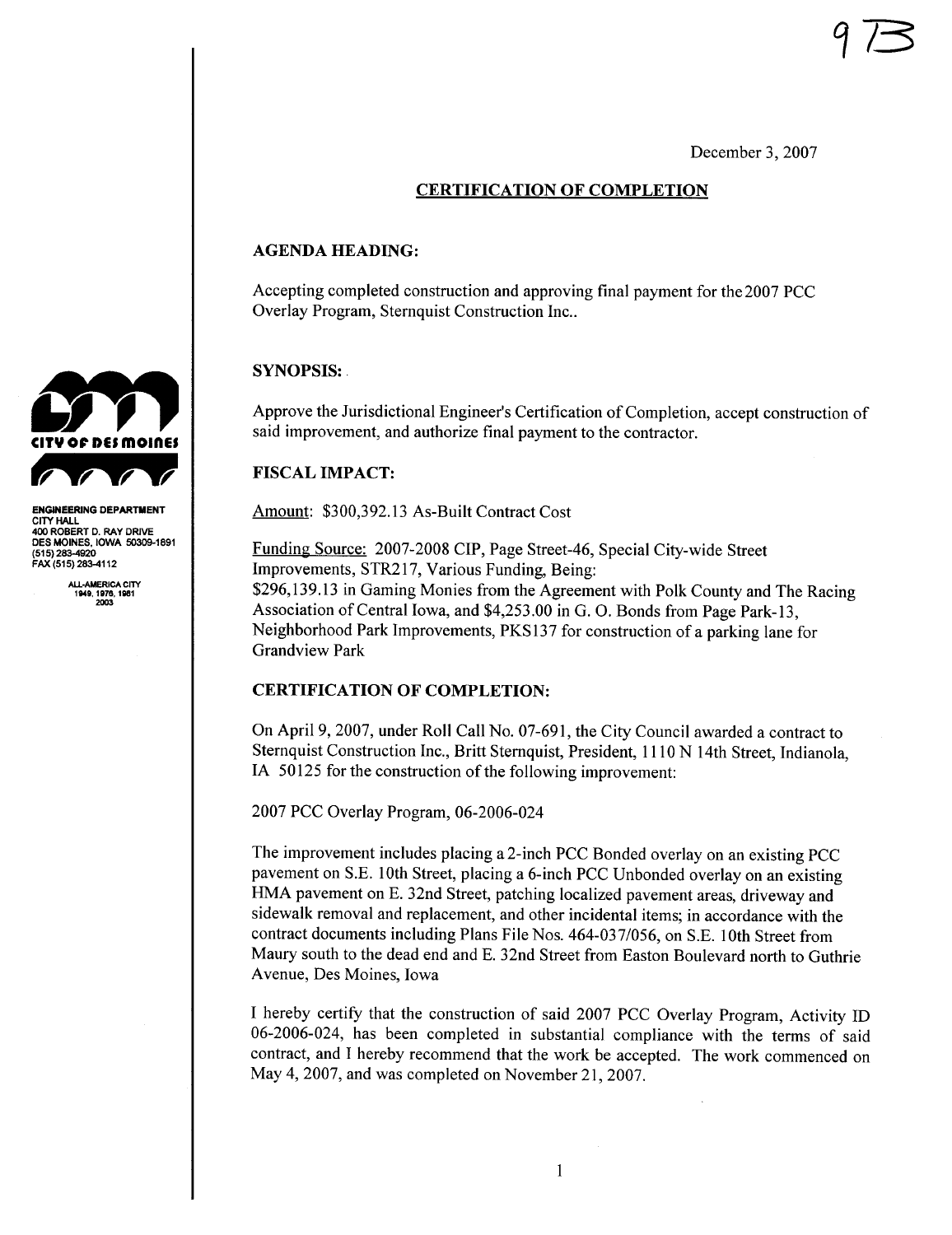I further certify that \$300,392.13 is the total cost of said improvement, of which \$285,372.52 has been paid the Contractor and \$0.00 is now due and is hereby approved as final partial payment for the above project, the remaining balance of \$15,019.61 is to be paid at the end of thirty days, provided no claims or liens have been filed against said contract. In the event that at the end of said thirty  $(30)$  day period, claims are on file as herein provided, the City of Des Moines shall continue to retain from said unpaid funds, a sum not less than double the total amount of all claims on fie, or the full Chapter 573 Code of Iowa retainage amount, whichever is lesser. The amount of completed work is shown on the attached Estimate of Construction Completed.

WE Breason

Jeb E. Brewer, P.E. Des Moines City Engineer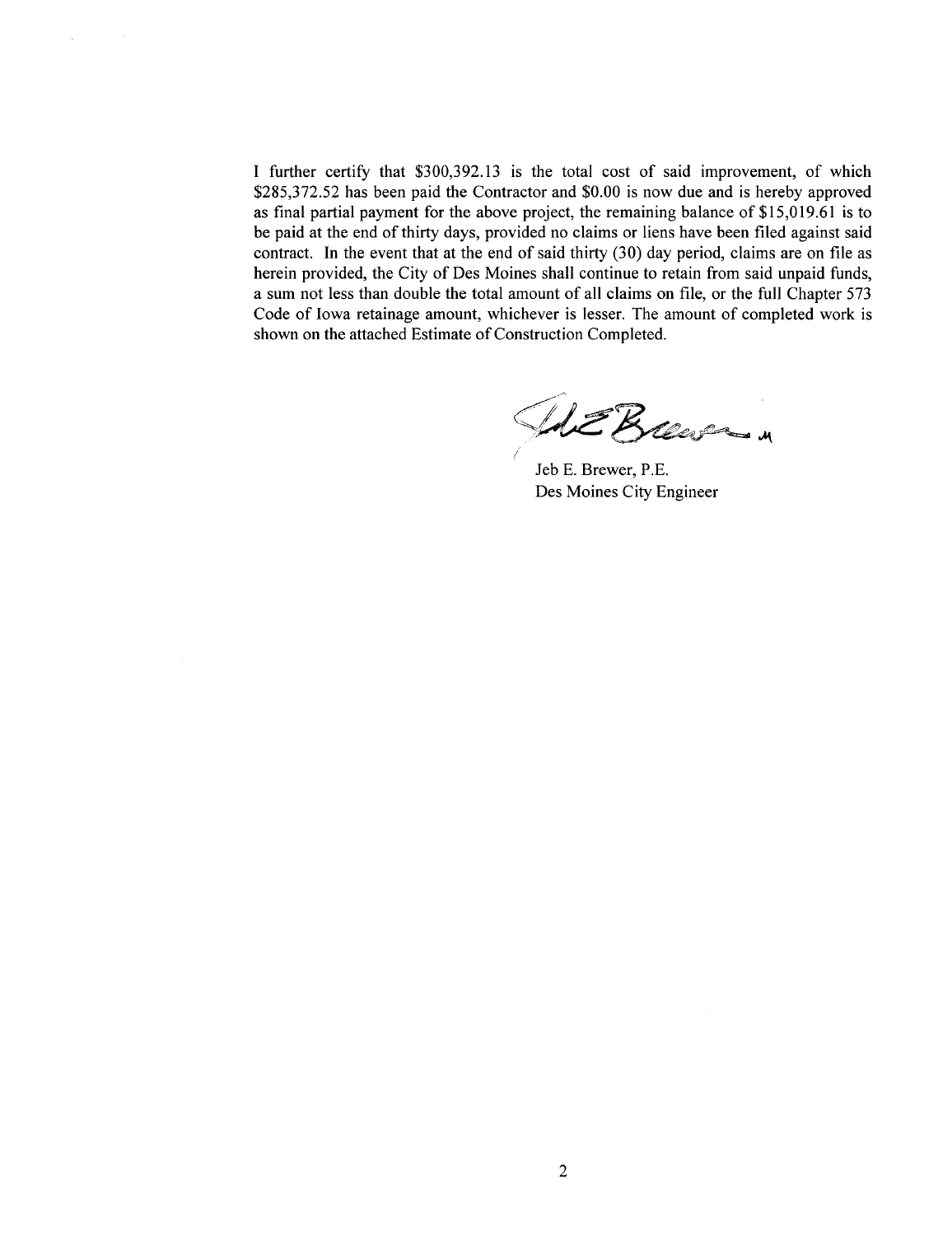DEPARTMENT OF ENGINEERING DEPARTMNT OF ENGINERIG CITY OF DES MOINES, IA. CIT OF DES MOINS, IA

# ESTIMATE OF CONSTRUCTION COMPLETED ESTIMATE OF CONSTRUCTION COMPLETED FINAL PAYMENT (PAYMENT NO. 4) FINAL PAYMENT (PAYMENT NO.4) FOR WORK DONE FROM 11/6/07 TO 11/7/07 FOR WORK DONE FROM 11/6/07 TO 11/7/07

ACTIVITY ID 06-2006-024 ACTIVY il 06-2006-024

FINAL PAYMENT (PAYMENT NO. 4) DATE: 11/16/07 DATE: 1116/07

 $\text{CONTRACTOR: Sternquist Construction Inc.}$ **CONTRACTOR: Sternquist Construction Inc.** PROJECT: 2007 PCC OVERLAY PROGRAM .PROJECT: 2007 PCC OVERLAY PROGRAM

 $\frac{1}{29,932.40}$  $$28,420.00$  $8900.00$  $$1,159.00$  $$1,725.00$ \$29,797.20  $\frac{893,115,00}{5}$ \$1,380.00  $$0.00$ \$5,081.30  $$1,260.00$ \$6,910.40 \$9,817.50 TOTAL AMOUNT Class 10 Embanent CY 140.0 0.0 0.0 \$40.00 \$0.00  $$0.00$ 2 Removal of Existing Concrete Pipe 2  $\begin{array}{|c|c|c|c|c|c|}\n\hline\n37.5 & 37.5 & 37.5 & 37.5 & 37.5 & 39.00 & 39.00 & 31,125.00 & 31,125.00 & 31.3 & 31.3 & 31.3 & 31.3 & 31.3 & 31.3 & 31.3 & 31.3 & 31.3 & 31.3 & 31.3 & 31.3 & 31.3 & 31.3 & 31.3 & 31$ \$1,125.00 Modify of Intake/Utility Access EA 12.0 12.0 12.0 \$75,00 \$900.00 4Pavement Removal<br>
SY 870.00 89.00 88,378.10 \$8,378.10  $\frac{5}{\text{Coisson}^2}$  Driveway Removal  $\frac{8Y}{\text{Coisson}}$  115.0 115.9 115.9 115.9 115.9 115.9 115.9 115.9 115.9 115.9 115.9 115.9 115.9 115.9 115.9 115.9 115.9 115.9 115.9 115.9 115.9 115.9 115.9 115.9 115.9 115.9 115.9 115.9 11 6 Sidewalk Removal  $\begin{array}{|c|c|c|c|c|}\n\hline\nS14.0 & 16.8 & 16.8 & 16.8 & 16.8 & 16.8 & 16.9 & 16.9 & 16.9 & 16.9 & 16.9 & 16.9 & 16.9 & 16.9 & 16.9 & 16.9 & 16.9 & 16.9 & 16.9 & 16.9 & 16.9 & 16.9 & 16.9 & 16.9 & 16.9 & 16.9 & 16.9 & 16.9 & 16.9 & 16.9$  $$235.20$  Removal of Intake EACH 1.0 3.0 3.0 \$575.00 \$1,725.00  $\begin{array}{|l|c|c|c|c|}\n 8 & Searification for Bonded Overlay & 1000 & 3410.0 & 3310.8 & 3310.8 & 3310.8 & 3310.8 & 3310.8 & 3310.8 & 3310.8 & 3310.8 & 3310.8 & 3310.8 & 3310.8 & 3310.8 & 3310.8 & 3310.8 & 3310.8 & 3310.8 & 3310.8 &$  2-Inch PCC Bonded Overlay - Material CY 190.0 245.0 245.0 \$116.00 \$28,420.00 10 2-Inch PCC Bonded Overlay - Placement  $SY$  3410.0 3310.8 3310.8 3310.8  $\frac{1}{4}$  3310.8  $\frac{1}{4}$  3310.8  $\frac{1}{4}$ 11 6-Inch PCC UnBonded Overlay - Material CY CY 640.0 846.5 846.5 846.5  $\frac{640.5}{640.0}$ 12  $6$ -Inch PCC UnBonded Overlay - Placement SY  $\begin{bmatrix} SY \\ SY \\ \frac{25}{100} \end{bmatrix}$  3778.1 3778.1  $\begin{bmatrix} 3778.1 \\ 3778.1 \end{bmatrix}$  39.00  $\begin{bmatrix} 99.00 \\ 99.00 \end{bmatrix}$  $$34,002.90$ 13 Full Depth Patch S4,004.00  $\frac{84,004,00}{0}$   $\frac{8Y}{2}$   $\frac{1}{2}$   $\frac{8Y}{2}$   $\frac{1}{2}$   $\frac{46.0}{2}$   $\frac{72.8}{2}$   $\frac{72.8}{2}$ \$4,004.00 14 Top Soil CY 100.00 40.0 40.0 40.0 40.0 40.0 51,380.00 51,380.00 524.50 534.50 534.50 534.50 534.50 534.50 534.50 538.00 5380.00 51,380.00 51,380.00 51,380.00 51,380.00 51,380.00 51,380.00 51,380.00 51,380.00 51,380.00 5 15 Driveway, 6" PCC  $\frac{15}{16.0}$  SY 116.0 102.2 102.2 102.2 102.2 103.70 \$48.70  $\frac{19.77114}{56.0}$ \$4,977.14 16 Sidewalk, 4" PCC  $\frac{1}{11}$  SY  $\frac{8Y}{1}$  6.0 0.0 0.0 0.0 0.0 0.0 0.0 0.0 0.00 0.0 17 Handicapped Ramps, W/Truncated Domes SY SY SY 35.0 10.8 10.8 10.8 10.8 31.61.50 31,744.20 \$1,744.20 18 15" RCP, Class III Storm Sewer LF LF 52.0 47.6 47.6 47.6 58.0 53.0 47.6 52.0 53.081.30 19  $15"$  Concrete Apron  $\frac{1260.00}{\sqrt{31,260.00}}$   $\frac{10}{10}$  1.0  $\frac{1}{10}$  1.0  $\frac{1}{10}$  1.0 20 HMA (300K ESAL) Base, 1/2" TON 50.0 61.7 61.7 \$112.00 \$6,910.40 21  $\boxed{\text{Curb } \& \text{Gutter Renoval } \& \text{ Replaecment}$   $\boxed{\text{LF} \begin{bmatrix} \text{LF} \end{bmatrix}$  35.0 93.5 93.5 93.5 93.5 35.00 \$105.00 \$9,817.50 LINE NO. DESCRIPTION NOTION UNIT ESTIMATED AUTHORIZED ODATE UNIT PRICE TO DATE UNIT PRICE TOTAL AMOUNT \$40.00 \$75.00  $$9.00$  $$10.00$  $$3.00$  $\sqrt{39.00}$  $$9.00$  $$55.00$ \$34.50 \$48.70 \$60.75 \$30.00 \$14.00 \$575.00 \$116.00 \$110.00  $\frac{1}{161.50}$ \$106.75 \$1,260.00 \$112.00  $\frac{105.00}{2}$ **UNIT PRICE**  $37.5$  $|12.0|$  $0.0$ 930.9 115.9  $16.8$  $\frac{3.0}{3}$  $245.0$  $3310.8$ 846.5  $72.8$  $|0.01$  $102.2$  $10.8$ 47.6  $93.5$ 3310.8  $\overline{0.0}$  $\mathbf{E}$ **CONSTRUCTED** 3778.1 61.7 CONSTRUCTED **TO DATE**  $\overline{\frac{37.5}{}}$ 3310.8  $0.0$ 12.0 930.9 115.9 16.8 245.0 846.5  $72.8$  $40.0$  $|02.2|$  $10.8$ 47.6  $61.7$  $\overline{93.5}$  $\frac{3}{2}$ 3310.8  $\frac{6}{3}$ 3778.1 **AUTHORIZED** UNITS 115.0  $3610.0$  $116.0$  $\sqrt{350}$ 140.0 37.5  $12.0$ 870.0 41.0 3410.0  $190.0$ 3410.0 46.0  $100.0$  $\frac{6}{9}$  $52.0$  $50.0$  $35.0$  $\frac{1}{2}$  $\overline{1.0}$ 640.0 **ESTIMATED EACH** UNIT **EACH TON** EA Ë **ZQ**  $\overline{S}$  $\overline{ss}$  $\overline{\mathbf{L}}$ S<sub>2</sub>  $|\mathbb{S}|$  $\overline{S}$  $SS$  $\overline{S}$  $|SY|$  $\Omega$ **AS**  $SS$  $\overline{S}$  $\overline{\mathbf{L}}$  $\overline{S}$ **DESCRIPTION** 6-Inch PCC UnBonded Overlay - Placement Handicapped Ramps, W/Truncated Domes 6-Inch PCC UnBonded Overlay - Material 2-Inch PCC Bonded Overlay - Placement Curb & Gutter Removal & Replacement 2-Inch PCC Bonded Overlay - Material Removal of Existing Concrete Pipe Scarification for Bonded Overlay 15" RCP, Class III Storm Sewer Modify of Intake/Utility Access HMA (300K ESAL) Base, 1/2" Class 10 Embankment 15" Concrete Apron Pavement Removal Driveway Removal Driveway, 6" PCC Sidewalk Removal Removal of Intake Sidewalk, 4" PCC Full Depth Patch Top Soil LINE NO.  $\vec{z}$ 5  $\tilde{a}$  $\frac{8}{10}$  $\mathbf{a}$  $\overline{20}$  $\approx$  $\overline{12}$  $13$  $\overline{21}$  $\circ$ 6 $^{\circ}$  $\sim$ ግ 57

 $\mathcal{G}$ 

 $\leq$